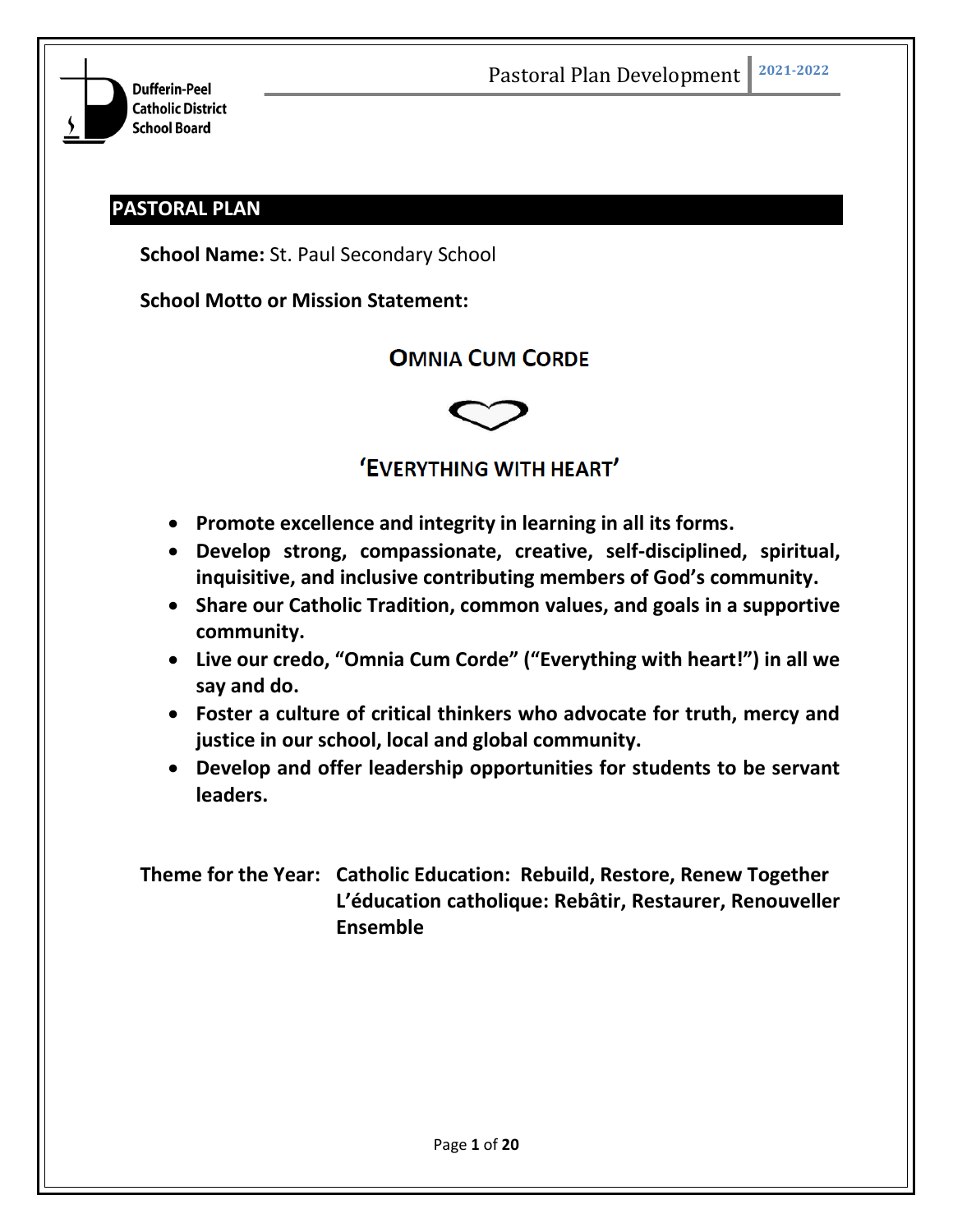# **Retreats**

**Grade 9:** Rebuild, Restore, Renew Together

**Groupings:** Homeroom class for a two-hour retreat in the Chapel; **Theme:** Recognizing God in our midst and how we can build our relationship with Him; **Facilitator:** Mr. Skoko; **Location:** School Chapel (socially distanced); **Supervision:** Mr. Skoko and classroom teacher.

# **Grade 10:** Relationship Compass

**Groupings:** Homeroom class for a two-hour retreat in the Chapel; **Theme:** Help the students recognize their desire for healthy relationships with God and our neighbour, relationships that are rooted in Christ and the love He modelled for us; **Facilitator:** Mr. Skoko; **Location:** School Chapel (socially distanced); **Supervision:** Mr. Skoko and classroom teacher.

# **Grade 11:** Fiat

**Groupings:** Homeroom class for a two-hour retreat in the Chapel; **Theme:** Mary as a model of faith, looking at her fiat at the Annunciation. The students will be challenged to follow Mary's example and learn how to say "Yes" to God in their daily lives; **Facilitator:** Mr. Skoko; **Location:** School Chapel (socially distanced); **Supervision:** Mr. Skoko and classroom teacher.

# **Grade 12:** Called to Greatness

**Groupings:** Homeroom class for a two-hour retreat in the Chapel; **Theme:** For students to learn that the desires they have to do great things, rather than to settle, is a call from Christ. Do not settle for comfort, strive for greatness; **Facilitator:** Mr. Skoko; **Location:** School Chapel (socially distanced); **Supervision:** Mr. Skoko and classroom teacher.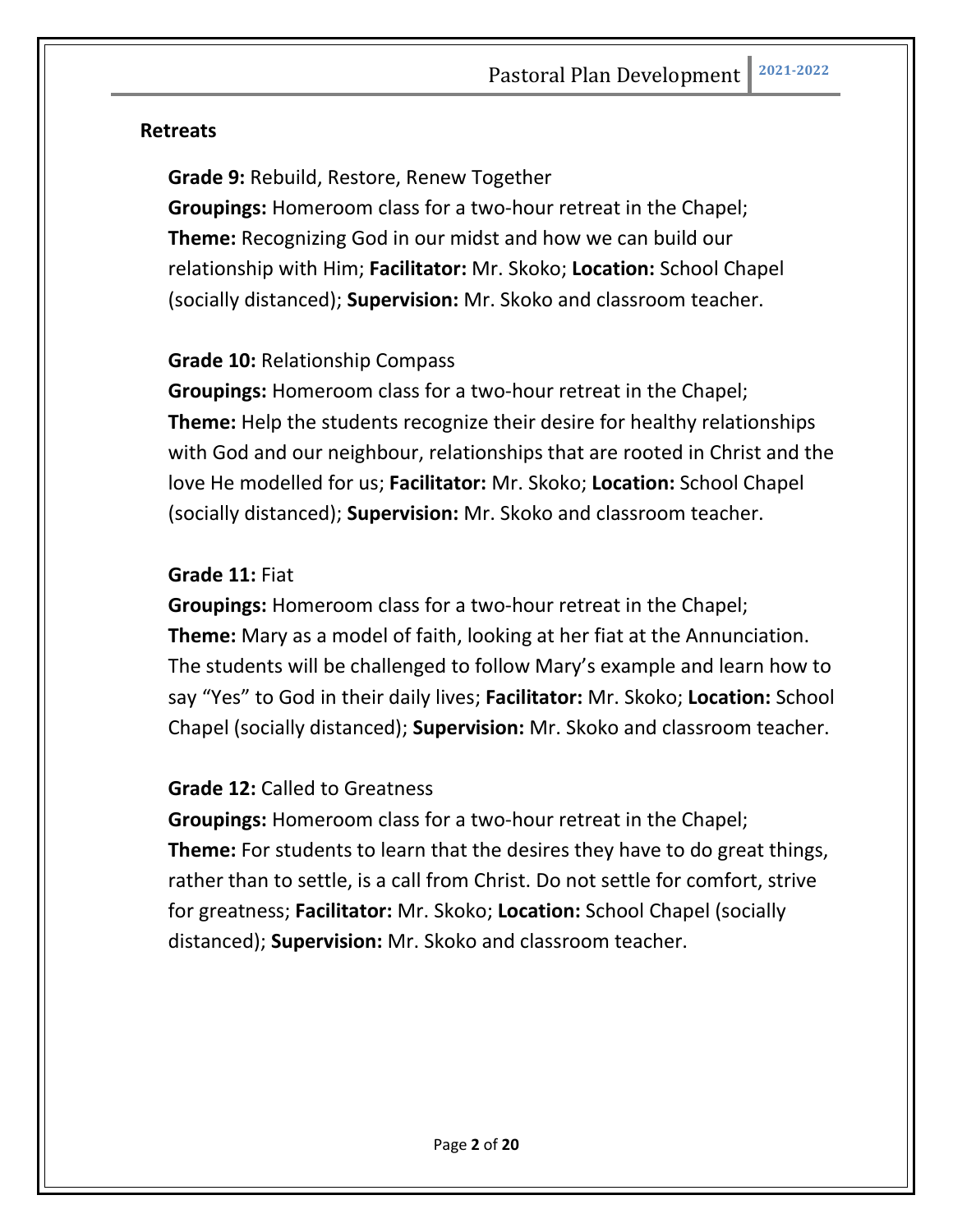# **Catholic Student Leadership**

Students are invited to commit to formal training to become servant leaders and serve the school, local and global communities. This group's activities include Chaplaincy initiatives, Social Justice initiatives, Outreach and running a Justice Symposium every other year. It also includes the potential to serve on a Leadership trip through Catholic Missions in Canada.

# **Student Leadership Retreat**

Location: School Chapel (socially distanced); Theme: Leadership & Student Voice; Facilitated by: Mr. Skoko; **Activities:** Icebreakers, talk, meditation, and liturgy; Supervised by: Mr. Skoko. Dates: TBD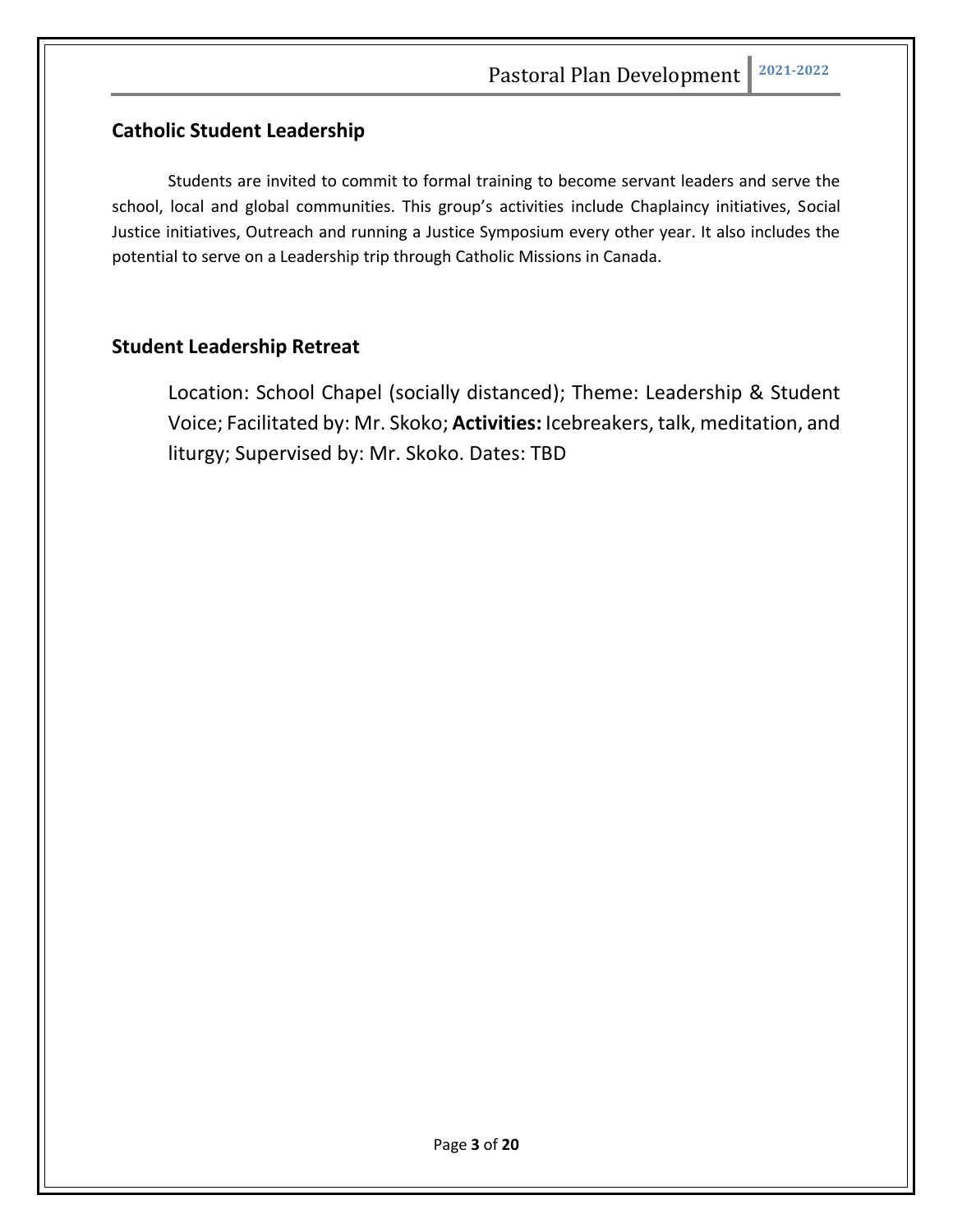# **Activities of a Religious Nature**

# **Activities of a Religious Nature with a substantial component of ritual and prayer**

**Opening School Mass of Thanksgiving** – October 18

Mass was livestreamed at St. Paul's Chapel for the communities of St. Paul and our feeder schools**.** 

#### **Sacrament of Reconciliation** – Date TBD

Advent and Lenten Confessions in Chapel with COVID safety protocols in place.

#### **Advent Liturgy** – Date TBD

Live streamed to classes through studio.

**Staff Faith Advent Retreat** – December 7

Staff will meet on zoom for an Advent retreat. Theme: finding peace amidst

uncertainty. Our guest will be the Sisters of Life.

**Advent Mass** – December 9

Mass will be recorded at St. Dominic Parish on **December 9** for the communities of St. Paul and our feeder schools**.** 

**Ash Wednesday Liturgy** – Date TBD

Liturgy in the Pulse TV studio and virtually shared for students at home online.

**Staff Faith Lenten Retreat** – March 9

Staff will meet on zoom for a Lenten retreat. Theme: based on the Catholic Education

Week: Rebuild, Restore, Renew Together. Our guest will be Father Matt McCarthy,

the vocations director of the Archdiocese of Toronto.

**Stations of the Cross** – Date TBD Holy Week activity – either recorded or live.

**Easter Mass** – April 21

Mass will be recorded at St. Dominic Parish for the communities of St. Paul and our feeder schools.

**Catholic Education Week Mass** – May 5

Mass will be recorded at St. Dominic Parish for the communities of St. Paul and our feeder schools.

**Year End Mass** – June 7

Mass will be recorded at St. Dominic Parish for the communities of St. Paul and our feeder schools.

# **Graduation Mass** – **St. Dominic Parish June 2022**

**Morning Prayer in Chapel** 

Every Thursday at 7:45 am - Gospel of the day and a decade of the rosary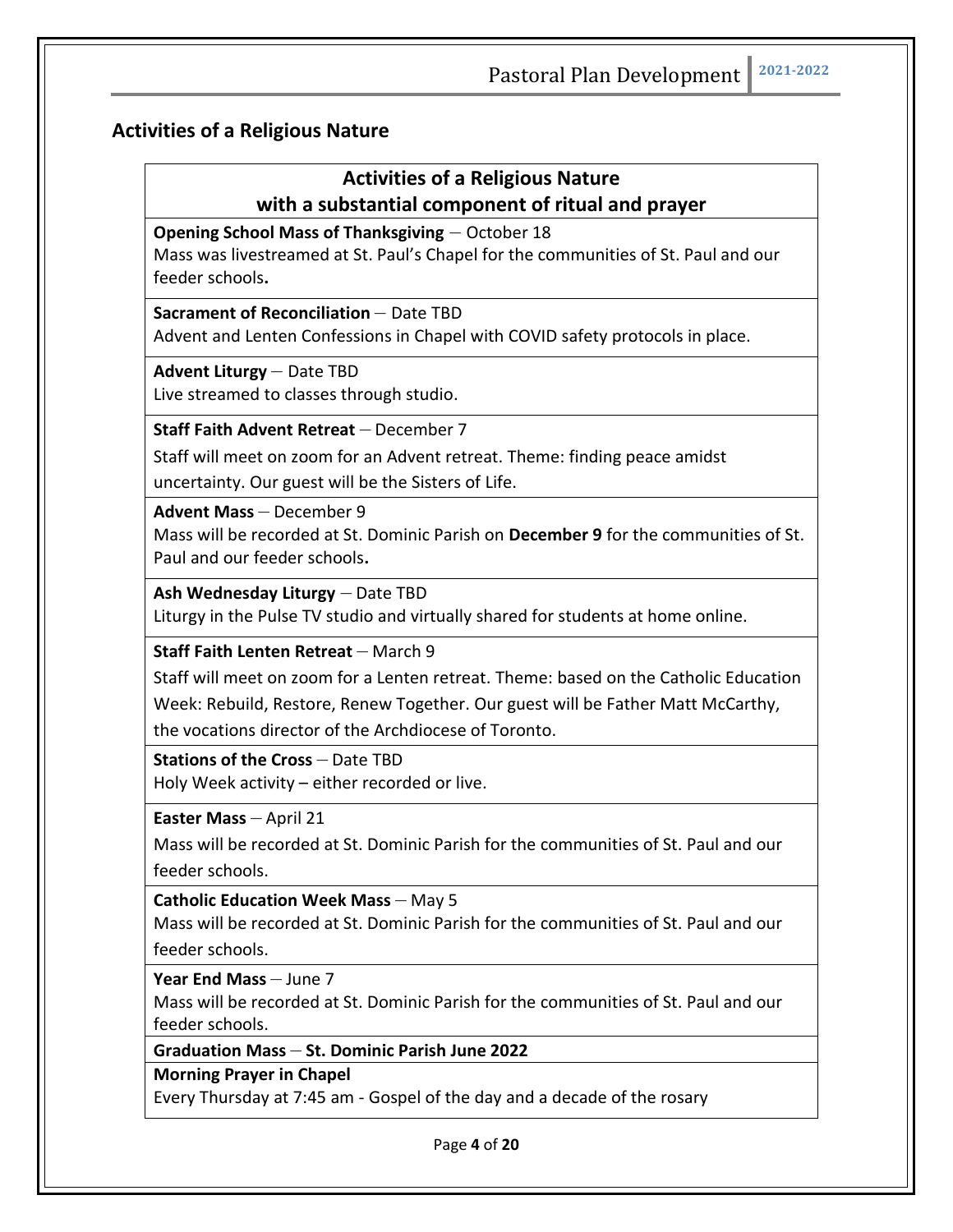#### **Morning Reflection**

Morning exercises to begin our day will include an announcement of Feast Days and a reflection/prayer rooted in contemporary themes to connect more deeply with Church teaching and tradition with the experiences of young people today.

#### **Daily Social Media Posts**

Twitter: @ScriptureDPCDSB @archtotonto @Pontifex @ShareLifeCan

# **Other Pastoral/Outreach Activities**

#### **Pastoral Activities**

#### **Life Teen**

Life Teen is a youth ministry that is student led, facilitated by Chaplaincy Leader. LifeTeen.com

**Alpha** 

Alpha is a youth ministry facilitated by Chaplaincy Leader, engaging students to gather in prayer and to have conversations about life, faith, and God. alphacanada.org

#### **Thanksgiving Food Drive**

Collections were donated to our local Compass Food Bank and Outreach Centre.

**Shirt off my Back – Lent – Shirt donations to Canadian Food For Children (CFFC)**

#### **Sessions – Candid conversations with a lens of Faith**

Candid conversations on issues such as End of Life, Leadership, and Social media,

Forgiveness. Location: In Chapel – COVID protocols in place.

#### **Breakfast Program and Food Deliveries**

Daily snacks available to students and weekly distribution of food to families in need.

**Earth Day- online activities with Eco Club -- April 22, 2022** Connection with Laudato Si and teaching of stewardship

**Remembrance Day Service**

Recorded in Pulse TV studio and streamed in classrooms and on PA.

**Orange Shirt Day -- September 30, 2021**

**Soap Drive – Collection to be sent to CFFC**

**Staff Gift Basket Fundraiser – Christmas**

**Day of Pink**

**Ordinandi Youth Event –** with 10 students attending –online

**Indigenous Awareness Week – May -** Online activities and reflections

**Faithfast – virtual fast during Lent** 

**ShareLife fundraising** 

**Pastoral Counselling and ministry of Presence** 

**Catholic Leadership Training**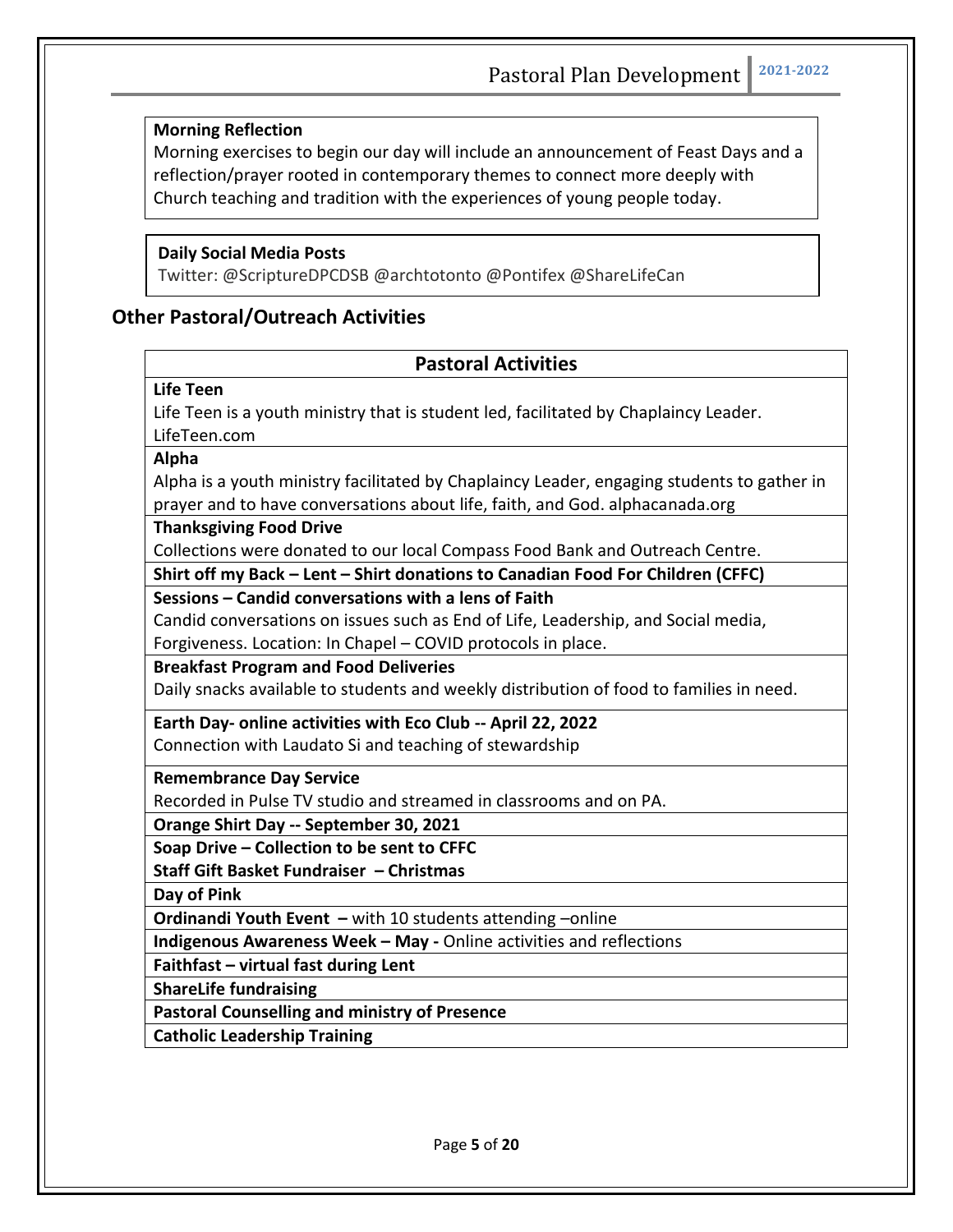**Catholic Education Week - May 1 – May 6, 2022** 

**Catholic Education: Rebuild, Restore, Renew Together L'éducation catholique: Rebâtir, Restaurer, Renouveller Ensemble**

**OCSTA Catholic Education Week Resources**

*"Behold, I make all things new."* **(Revelation 21:5)** *«Voici que je fais toutes choses nouvelles.»* **(Apocalypse 21,5)**

The sub-themes for Catholic Education Week 2022 are as follows:

Sunday, May 1: **Launching of Catholic Education Week Theme**

Monday, May 2: **Rediscover / Redécouvrir**

Tuesday, May 3: **Rebuild / Rebâtir**

Wednesday, May 4: **Restore / Restaurer**

Thursday, May 5: **Renew / Renouveller**

Friday, May 6: **Rejoice / Se réjouir**

| Date             | <b>Activity</b>                                    |
|------------------|----------------------------------------------------|
| Monday, May 2    | Vocations Day - Guest speakers share their         |
|                  | journey of faith with students and staff           |
|                  | (Rediscover)                                       |
| Tuesday, May 3   | Shirt-Off-My-Back clothing drive (Rebuild)         |
| Wednesday, May 4 | Virtual Living Rosary Video - Staff & Student      |
|                  | Involvement (Restore)                              |
| Thursday, May 5  | Share Life Civvies Day - all contributions will go |
|                  | towards Share Life (Renew)                         |
| Friday, May 6    | Faith Day Event - Live music, with Catholic        |
|                  | speaker on the Catholic Education Week Theme       |
|                  | (Rejoice)                                          |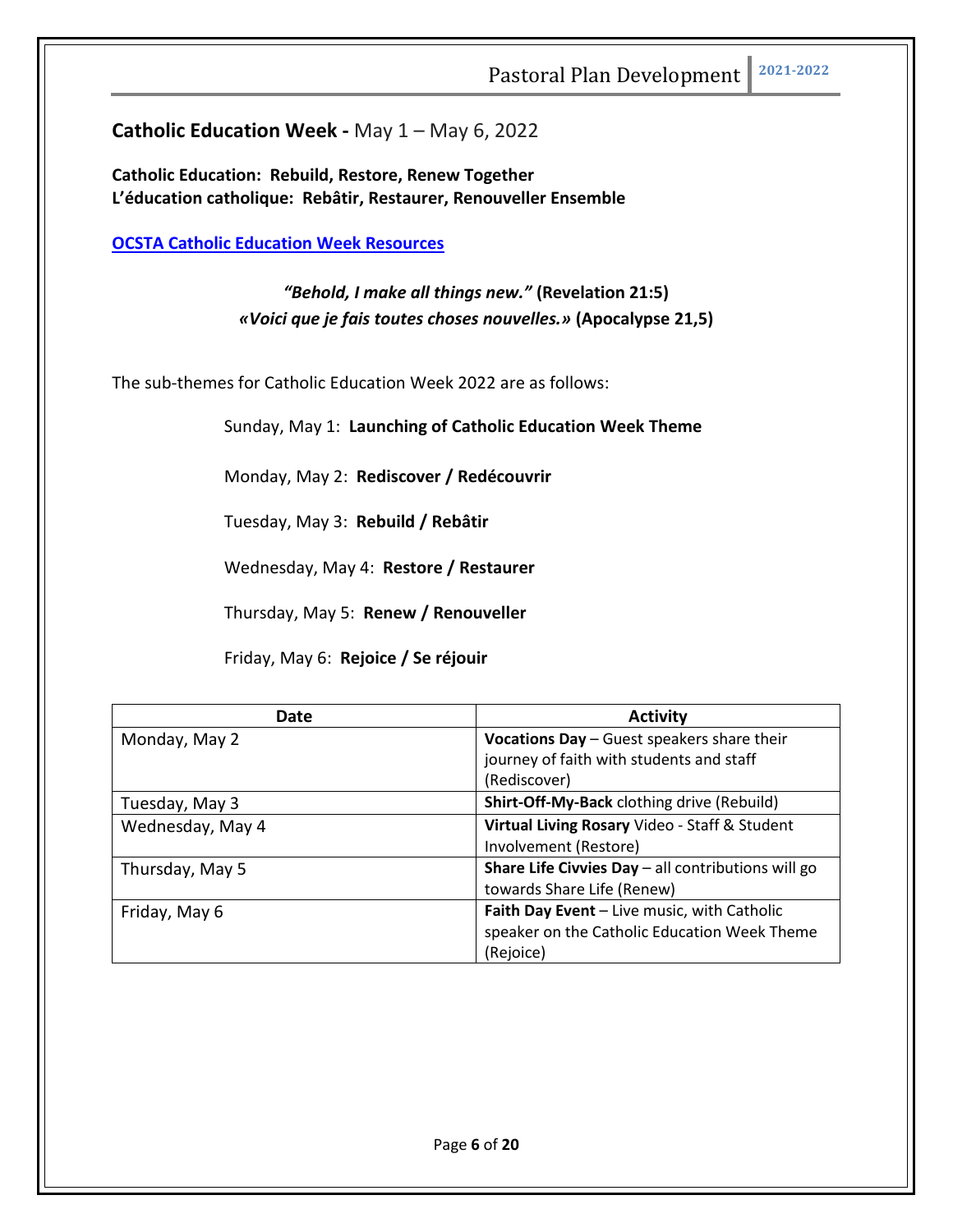# **Activities that Support the Catholic Nature of Our School**

# **Catholicity Across the School**

*In collaboration with each department head, departmental activities and/or events that infuse Catholic teaching, faith formation, and Catholic culture into the curriculum and the classrooms are highlighted.*

| <b>Department</b>            | <b>Activities and/or Events</b>                                       |
|------------------------------|-----------------------------------------------------------------------|
| Art                          | Iconography assignments                                               |
|                              | Religious Art and Architecture History                                |
| $Co-Op$                      | Journaling: focus/reflection on Catholic virtues in the workplace.    |
|                              | Catholic Graduate Expectations included in Personalized Placement     |
|                              | Learning Plan (PPLP)                                                  |
| Library                      | Books featuring lives of saints, teachings of the Church, Catholicism |
|                              |                                                                       |
| <b>Mathematics</b>           | Test questions/Assignments inclusive of information related Catholic  |
|                              | Services/ShareLife agencies; Gr. 9 St. Paul's Missions Assignment     |
|                              | (Mapping and Graphing)                                                |
|                              |                                                                       |
| <b>Technological Studies</b> | Pulse TV - reflections                                                |
|                              |                                                                       |

#### *English / Drama Department Pastoral Plan 2021-2022*

In both English and Drama courses, students are encouraged to be effective communicators, reflective thinkers, collaborative contributors, and caring / responsible citizens. This is achieved through public speaking assignments, group presentations, writing tasks and quotation / text analysis. These courses also naturally lend themselves to Catholic teachings and values, as students analyze biblical allusions, themes and symbols in the plays, novels, poems and short stories taught each year.

Faith, belief, community and life challenges are common topics in English and Drama courses; therefore, we routinely integrate Catholic teachings and the Catholic Graduate Expectations when discussing characters, themes, lessons and conflicts in stories and dramatic presentations. These discussions enable students to see situations through a Catholic lens, while understanding the value and importance of their own beliefs and faith, that of others, and that of the world around them. This, in turn, promotes sympathetic and empathetic responses, thus reinforcing Catholic values and the dignity of the human person.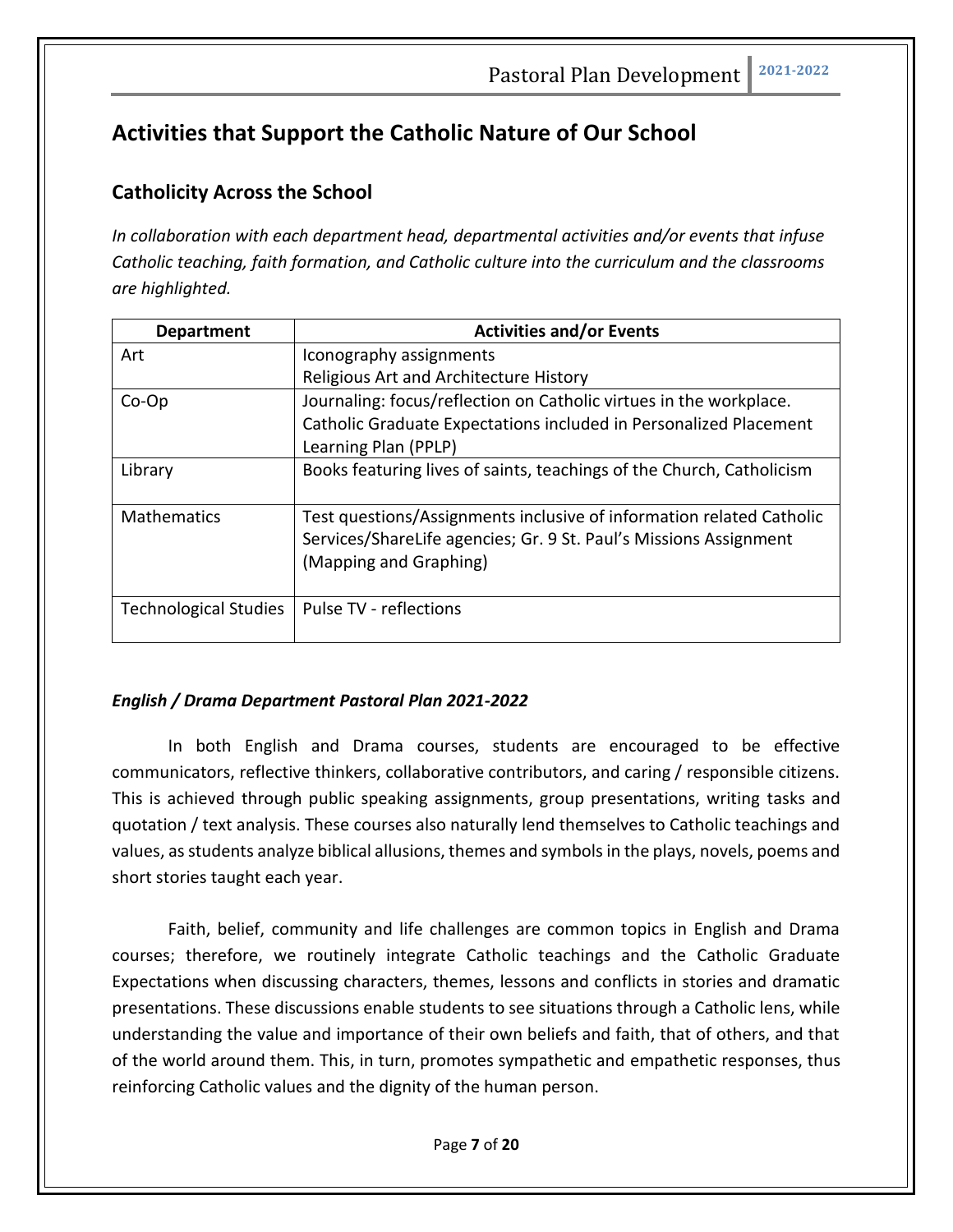#### *Special Education Department*

The Academic Resource room is a safe, quiet and inviting environment for students with an Individual Education plan (IEP). Students can write their tests or work on assignments in a comfortable space with the support of our caring ARD (ACADEMIC RESOURCE DEPARTMENT) teachers. In this safe space, students can take risks, express themselves and reach their full academic potential with one-on-one support from these caring teachers. The ARD teachers are there to support and encourage students to become self-directed, responsible lifelong learners who continue to develop and demonstrate their full potential. This department works closely with students with diverse learning profiles and their families. Our goal for our students is for them to develop the resilience and assertiveness that comes from persevering through difficult academic challenges and inserting these qualities into their everyday life.

In addition, Academic Resource teachers provide teachers with an academic profile of these special education students in their classes highlighting strengths, needs and accommodations necessary for student success and work closely with teachers throughout the year. Teachers are provided strategies to enhance student learning through differentiated instruction to meet the unique learning needs of these exceptional learners.

#### *Guidance Department*

The Guidance department at St. Paul prides itself as being the heartbeat of the school, providing students with a safe and inclusive environment where students' academic and social/emotional needs are supported. Our team of Guidance counsellors are knowledgeable about all the diverse career and post-secondary pathways and work with the students to help them reach their academic potential. We work with students using Myblueprint and other resources to create a career pathway that meets their learning profile, interests, and everchanging labour market. The counsellors assist students along the way to become lifelong learners and assist them through course recommendations, monitoring student success and post-secondary and career planning while working alongside parents and community partners. Community involvement is promoted and encouraged to meet diploma requirements, guidance counsellors assist students in understanding the value and importance of giving back to the community through volunteering. Support services such as Social Worker, Child & Youth Worker, Psychologist and Settlement Workers form an additional layer to our department, serving students' mental/emotional and social wellbeing.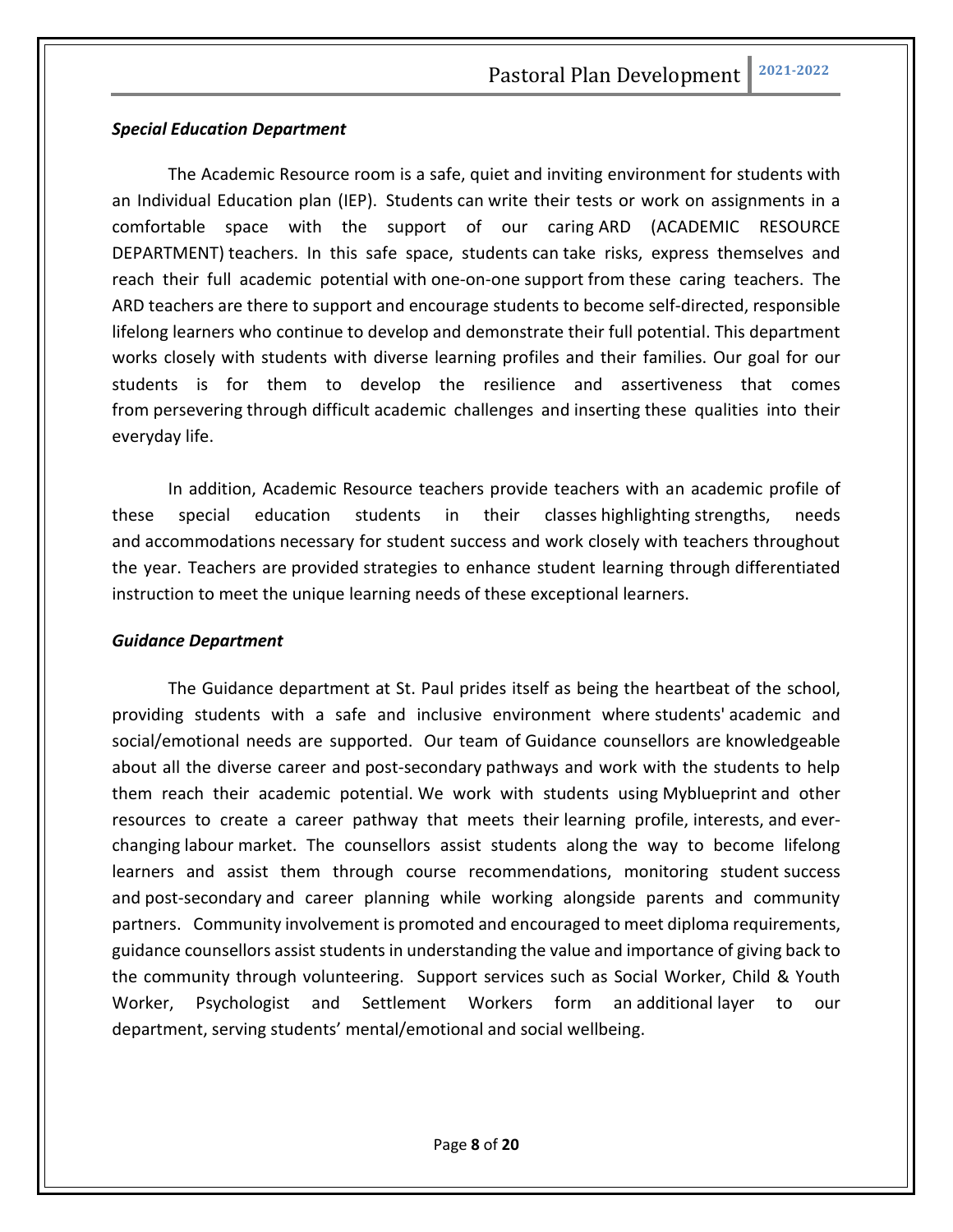#### *Physical Education Department*

#### **A SELF-DIRECTED, RESPONSIBLE, LIFELONG LEARNER WHO:**

- $\circ$  Is encouraged to respect the dignity and welfare of self and others, thus promoting the living gospel values.
- $\circ$  Appreciate the health and well-being of the entire person from a physical, social, emotional, intellectual, and spiritual perspective.
- $\circ$  Takes initiative and demonstrates Christian leadership in physical education classes.
- $\circ$  Sets appropriate goals and priorities in school, work, and personal life.
- $\circ$  Participates in leisure and fitness activities for a balanced and healthy lifestyle.

#### **A COLLABORATIVE CONTRIBUTOR WHO:**

- o Works effectively as an interdependent team member in physical activities and group projects in health.
- $\circ$  Develops one's God-given potential and learns to take care of their gift of life.
- o Respects the rights, responsibilities and contributions of self and others.

#### **A CARING FAMILY MEMBER WHO:**

- $\circ$  focuses on the virtues and embeds them in all aspects of sexuality and Healthy relationships.
- $\circ$  Focuses on how to show love with behavioral experimentation that provides them with evidence-based results.

In the Physical Education department at St. Paul, we see Christ in every student that we teach. We inspire each student to recognize their God given gifts and to celebrate them. We provide a place that allows each student to be their best and to see the light in everyone around them. We encourage an all-inclusive environment where students can trust each other and give everyone a sense of belonging. Just as Jesus is not recognized by the travelers to Emmaus, he can be with us and even encourage us in our struggles, even though we are not aware that He is present.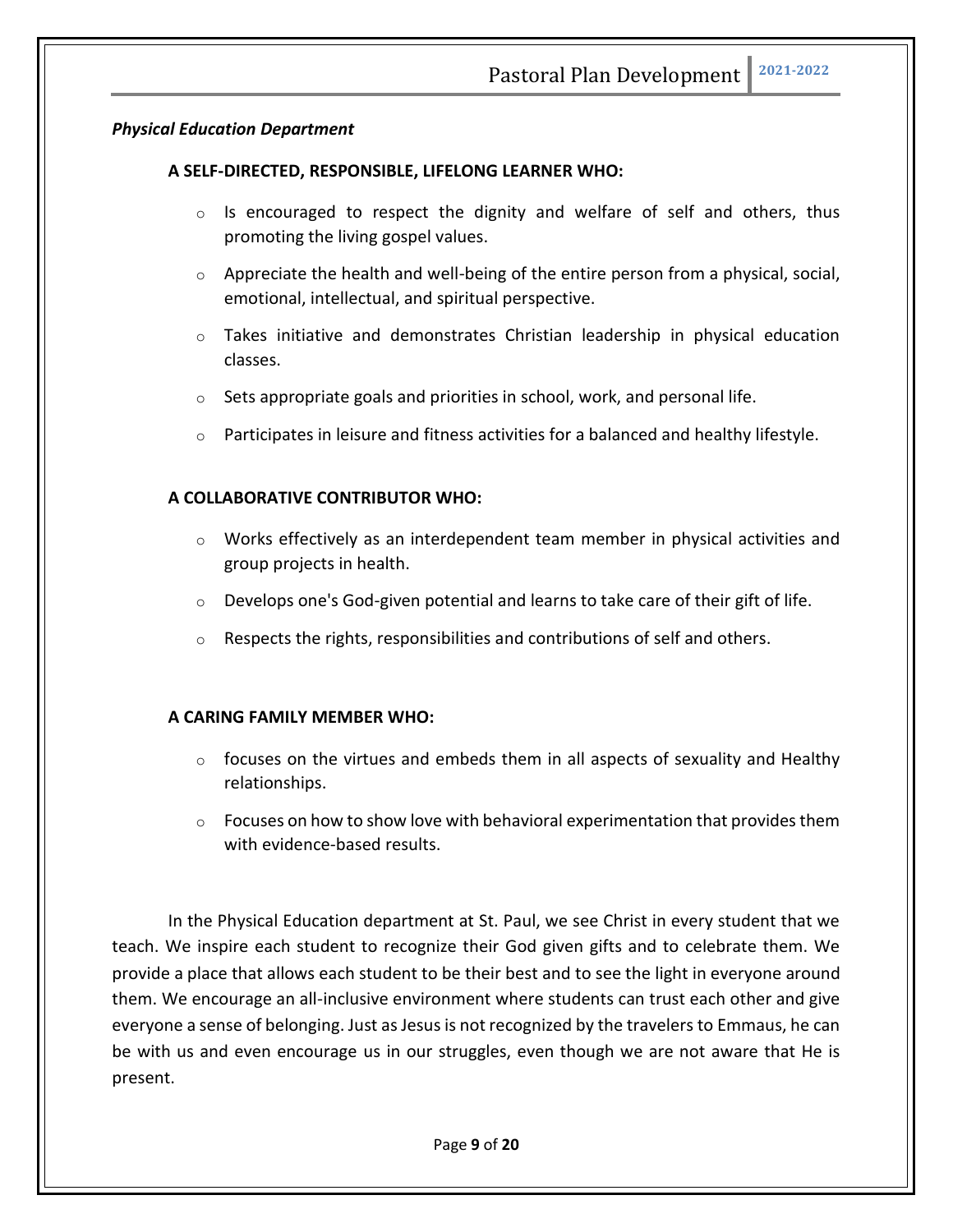#### *Moderns Department*

The Moderns Department meets the CGE of through the active participation in the Concours d'Art Oratoire French speaking contest which covers the CGE of **Collaborative Contributor and Responsible Citizen.** 

The Moderns Department also actively participates in annual Curriculum Nights, Grade 8 Information Nights and IB information nights in which French Café's and student lead presentations all contribute to the educational and academic integrity of the Core French and IB French programs. These activities reinforce the CGE of **Lifelong and Holistic Thinker and Effective Communicator** 

The Moderns department actively participates and promotes daily prayer, reflections on the Virtue of the Month that incorporate Catholic values. We actively recognize students who demonstrate Catholic values. These daily interactions are core to the CGE **of Responsible citizen, Discerning Believer formed in the Catholic Faith Community.**

The nature of the Moderns curriculum demands that students participate in class and group discussions and linking Catholic themes to literature, Gospel Values, and Virtuous characters through French language literature. These ongoing activities are central to the CGE of being a **Reflective, Creative and Holistic Thinker as well as a Discerning Believer formed in the Catholic Faith Community**.

The Moderns department are also active participants in numerous School based administration such as School Council and SAAC.

#### For History courses:

Students are encouraged to develop an understanding of the political, economic, and socio-cultural conflicts which have arisen and continue to arise, both internationally and nationally, among people with different and often divergent religious, cultural, ethnic, and nationalistic identities, practices, and beliefs.

Students are encouraged to both understand and accept that a diversity of human identities, practices, and beliefs, does NOT prevent them from sharing human compassion, empathy, and understanding with those who are different from themselves.

Students are encouraged to develop a critical and thoughtful understanding of the development of human societies and civilizations, as such development, particularly in the form of technological change, reflects and shapes their social and individual sense of human personal and social self-identity.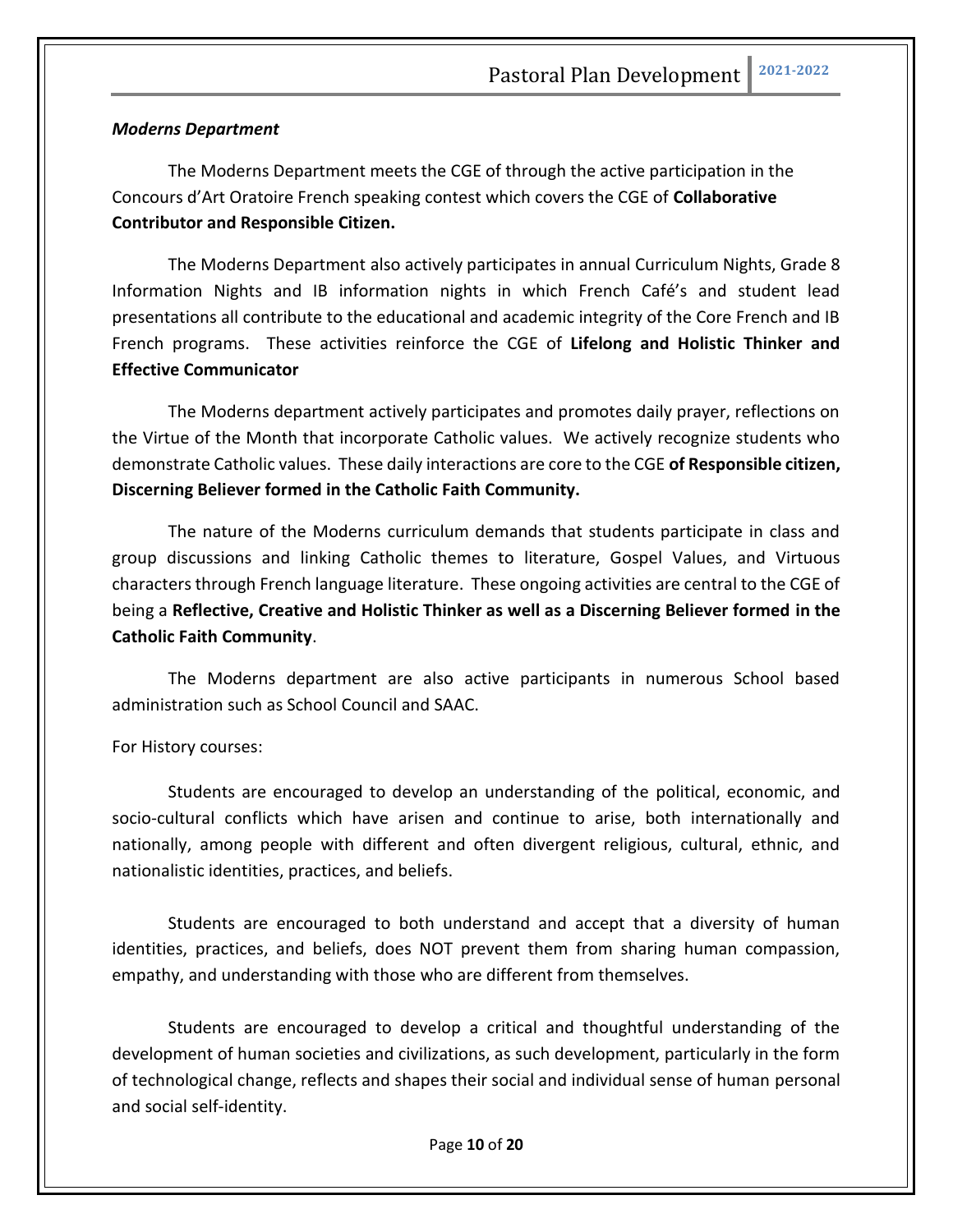Students are encouraged to critically and ethically evaluate how their social and personal sense of self-identity shapes their relationship to, and place within, Nature, and how such selfidentity may also affect what they perceive and experience as "spiritual".

#### For Geography courses:

Students are encouraged to appreciate and understand how dependent human life is upon the geologic and natural elemental forces which have created, shaped, and continue to shape, life on our planet Earth. Students are encouraged to appreciate and understand how natural resource industries (farming, fishing, forestry, fossil fuel extraction, mining, and water use) impact the sustainability and preservation of our Earth's ecological systems upon which their life, and all life, is based.

Students are encouraged to think critically about how lifestyle choices and the perceived needs of some human populations, demand an insatiable and unsustainable thirst for manufactured goods, which in turn causes the deplete of the Earth's natural resources, the excessive release of carbon into the atmosphere and oceans, and the increased production of toxic waste, all of which are detrimental to the preservation of our Earth's ecological life systems. (NOTE: Such an understanding may demand a response that exceeds the limits of mere Stewardship.)

#### *Canadian and World Studies Department*

The Canadian and World Studies curriculum provides many unique opportunities to implement many aspects of Catholicity. In the teaching of both 10 and grade 12 History, Catholic Social teaching is always front and center. When teaching the grade 10 course and in particular aspects of the Winnipeg General Strike 1919 Catholic teaching on respect for labor and workers' rights immediately present themselves. Rerum Novarum the Papal Encyclical made it very clear that workers have rights to a living wage, safe working conditions, and to be treated with dignity by their employers. Pope Francis too frequently comments on the savagery of capitalism and its exploitation of the working classes and the poor.

In both the grade 10 and 12 history courses the study of world wars and frequent violent conflict bring forward opportunities to bring in current Church teaching such as Pope Francis now universal condemnation of even the possession of nuclear weapons as sinful. His Encyclical Laudato Si also recognizes the historical plundering of earth's resources through colonialism and the links of these injustices to both system racism, ecocide, and the climate emergency. These teachings meet many aspects of the Catholic graduate expectations and being a responsible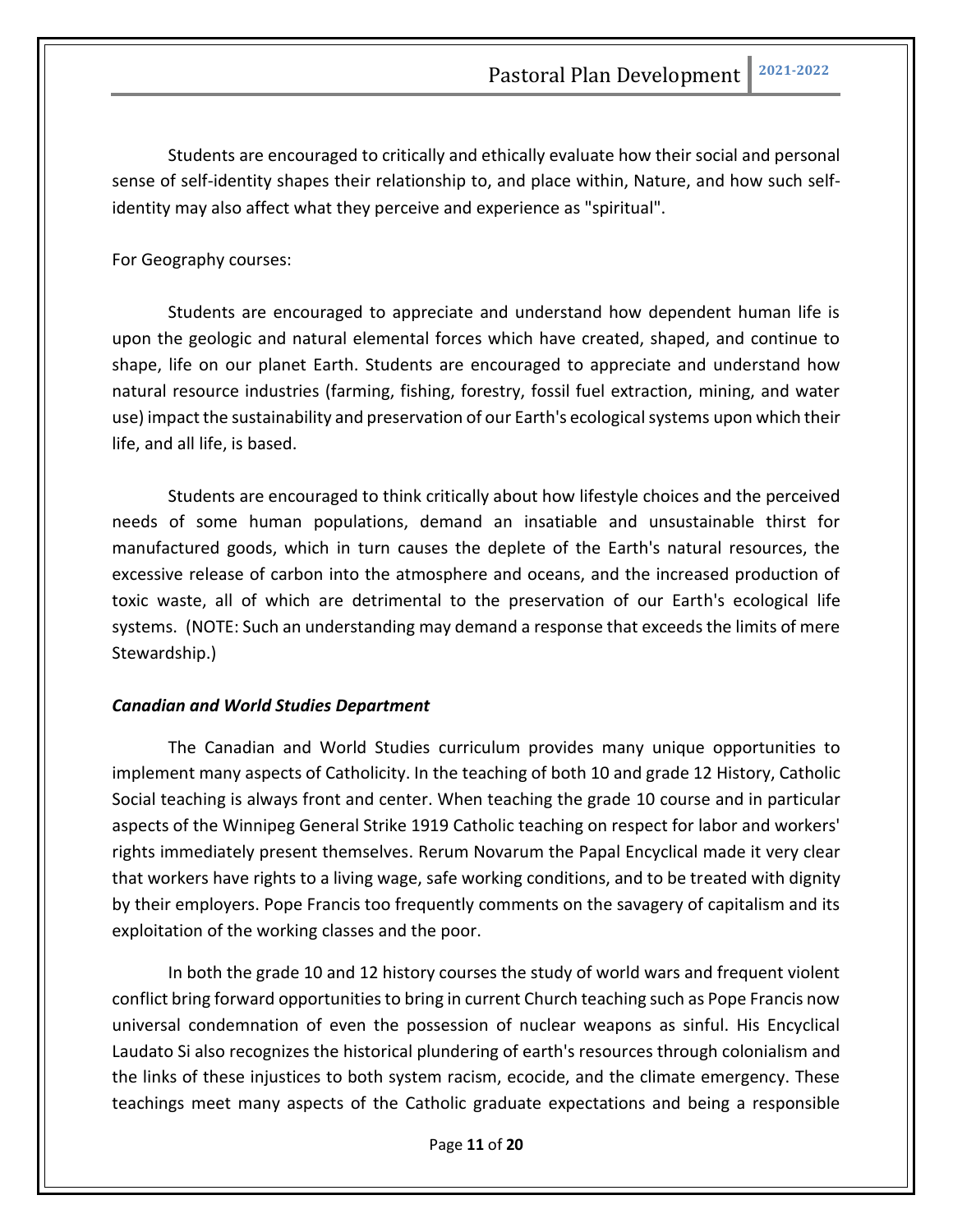citizen by participating in the issues of our time, being informed, engaging in nonviolent activism to address many of the injustices that continue to be perpetuated here in Canada and abroad by a system that continues to operate on the premise of exploitation of the most vulnerable.

Students are encouraged to develop an understanding of the political, economic, and socio-cultural conflicts which have arisen and continue to arise, both internationally and nationally, among people with different and often divergent religious, cultural, ethnic, and nationalistic identities, practices, and beliefs.

Students are encouraged to both understand and accept that a diversity of human identities, practices, and beliefs, does NOT prevent them from sharing human compassion, empathy, and understanding with those who are different from themselves.

Students are encouraged to develop a critical and thoughtful understanding of the development of human societies and civilizations, as such development, particularly in the form of technological change, reflects and shapes their social and individual sense of human personal and social self-identity. Students are encouraged to critically and ethically evaluate how their social and personal sense of self-identity shapes their relationship to, and place within, Nature, and how such self-identity may also affect what they perceive and experience as "spiritual".

Students are encouraged to appreciate and understand how dependent human life is upon the geologic and natural elemental forces which have created, shaped, and continue to shape, life on our planet Earth. Students are encouraged to appreciate and understand how natural resource industries (farming, fishing, forestry, fossil fuel extraction, mining, and water use) impact the sustainability and preservation of our Earth's ecological systems upon which their life, and all life, is based.

Students are encouraged to critically assess how human lifestyle choices and the perceived needs of some human populations, demand an insatiable and unsustainable thirst for manufactured goods, which in turn causes the depletion of the Earth's natural resources, the excessive release of carbon into the atmosphere and oceans, and the increased production of toxic waste, all of which are detrimental to the preservation of our Earth's ecological life systems. (NOTE: Such an understanding may demand a response that exceeds the limits of mere Stewardship.)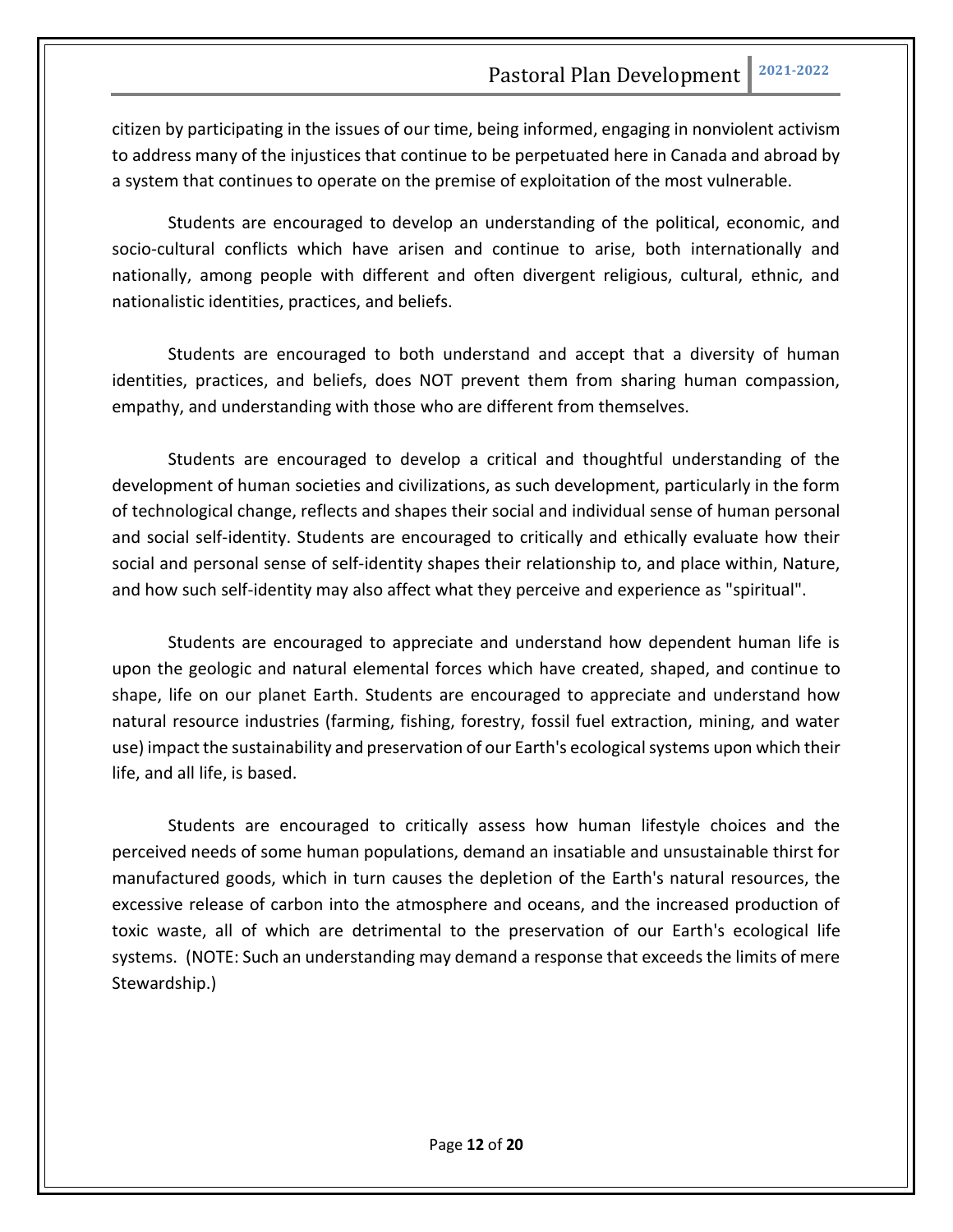| A Faith Planner to align the Ontario Catholic School Graduate Expectations to the Catholic School Learning Plan - SCIENCE DEPARTMENT |                                                                                                                                            |                                                                                                                     |                                                                                                                                                       |                                                                                                                                                                                                                                                                    |                                                                                                                                                                                        |
|--------------------------------------------------------------------------------------------------------------------------------------|--------------------------------------------------------------------------------------------------------------------------------------------|---------------------------------------------------------------------------------------------------------------------|-------------------------------------------------------------------------------------------------------------------------------------------------------|--------------------------------------------------------------------------------------------------------------------------------------------------------------------------------------------------------------------------------------------------------------------|----------------------------------------------------------------------------------------------------------------------------------------------------------------------------------------|
| <b>Shared Priorities</b>                                                                                                             | Creating Catholic<br>Conditions for well-<br>being, learning and<br>leading                                                                | <b>Building Collaborative</b><br>practices through<br>inquiry                                                       | Enhancing transitional<br>practices                                                                                                                   | Knowing the learner through<br>assessment                                                                                                                                                                                                                          | Responding through effective<br>instruction                                                                                                                                            |
| <b>Shared Beliefs</b>                                                                                                                | We believe that we are<br>called to create a<br>Catholic learning and<br>working environment<br>that is safe, inclusive,<br>and welcoming. | We believe that we are<br>called to live and work in<br>relationship within<br>communities modelled<br>after Christ | We believe that we are<br>called to support all<br>throughout our journey of<br>life-long learning through<br>growth, transformation,<br>and witness. | We believe that we are called to<br>use fair, equitable and<br>transparent assessment<br>practices, informed by our Christ-<br>centred approach to professional<br>judgement, to create hope,<br>engagement, and growth for all<br>to realize their full potential | We believe that we are called<br>to design and implement<br>effective lessons, that are<br>Christ-centred, purposeful<br>engaging and inclusive, and<br>which reflect success for all. |
| <b>Ontario Catholic School Graduate Expectation</b><br><b>Overall Expectations:</b>                                                  |                                                                                                                                            |                                                                                                                     |                                                                                                                                                       |                                                                                                                                                                                                                                                                    |                                                                                                                                                                                        |
|                                                                                                                                      |                                                                                                                                            |                                                                                                                     |                                                                                                                                                       |                                                                                                                                                                                                                                                                    |                                                                                                                                                                                        |
|                                                                                                                                      |                                                                                                                                            |                                                                                                                     |                                                                                                                                                       |                                                                                                                                                                                                                                                                    |                                                                                                                                                                                        |
|                                                                                                                                      | A Self-Directed, Responsible, Life-long learner                                                                                            | <b>A Collaborative Contributor</b>                                                                                  | <b>A Reflective, Creative Thinker)</b>                                                                                                                | A Responsible Citizen                                                                                                                                                                                                                                              | <b>A Reflective, Creative Thinker)</b>                                                                                                                                                 |
| <b>Indicators for Ontario</b><br><b>Catholic School</b><br><b>Graduate Expectations</b>                                              | <b>Examines and reflects</b><br>on personal values<br>(CGE4g)                                                                              | Thinks critically about<br>the meaning and<br>purpose of work<br>(CGE5b)                                            | <b>Integrates learning from</b><br>various subject areas and<br>experience (CGE3e)                                                                    | Respects the environment and<br>uses resources wisely (CGE7i)                                                                                                                                                                                                      | Creates, adapts, evaluates<br>new ideas in light of the<br>common good (CGE3b)                                                                                                         |
| Identify the<br>opportunities for<br>(Choose 1 or more items.)                                                                       | Student Voice and Student Engagement<br>Curriculum Links - Instructional<br>Curriculum Links - Assessment Evaluation<br>Other Evidence     |                                                                                                                     |                                                                                                                                                       |                                                                                                                                                                                                                                                                    |                                                                                                                                                                                        |
| <b>Ordinary Time</b>                                                                                                                 | Student Voice and<br>Student Engagement                                                                                                    | Curriculum links -<br>Instructional                                                                                 | Curriculum links -<br>Instructional                                                                                                                   | Curriculum links - Instructional                                                                                                                                                                                                                                   | Student Voice and Student<br>Engagement                                                                                                                                                |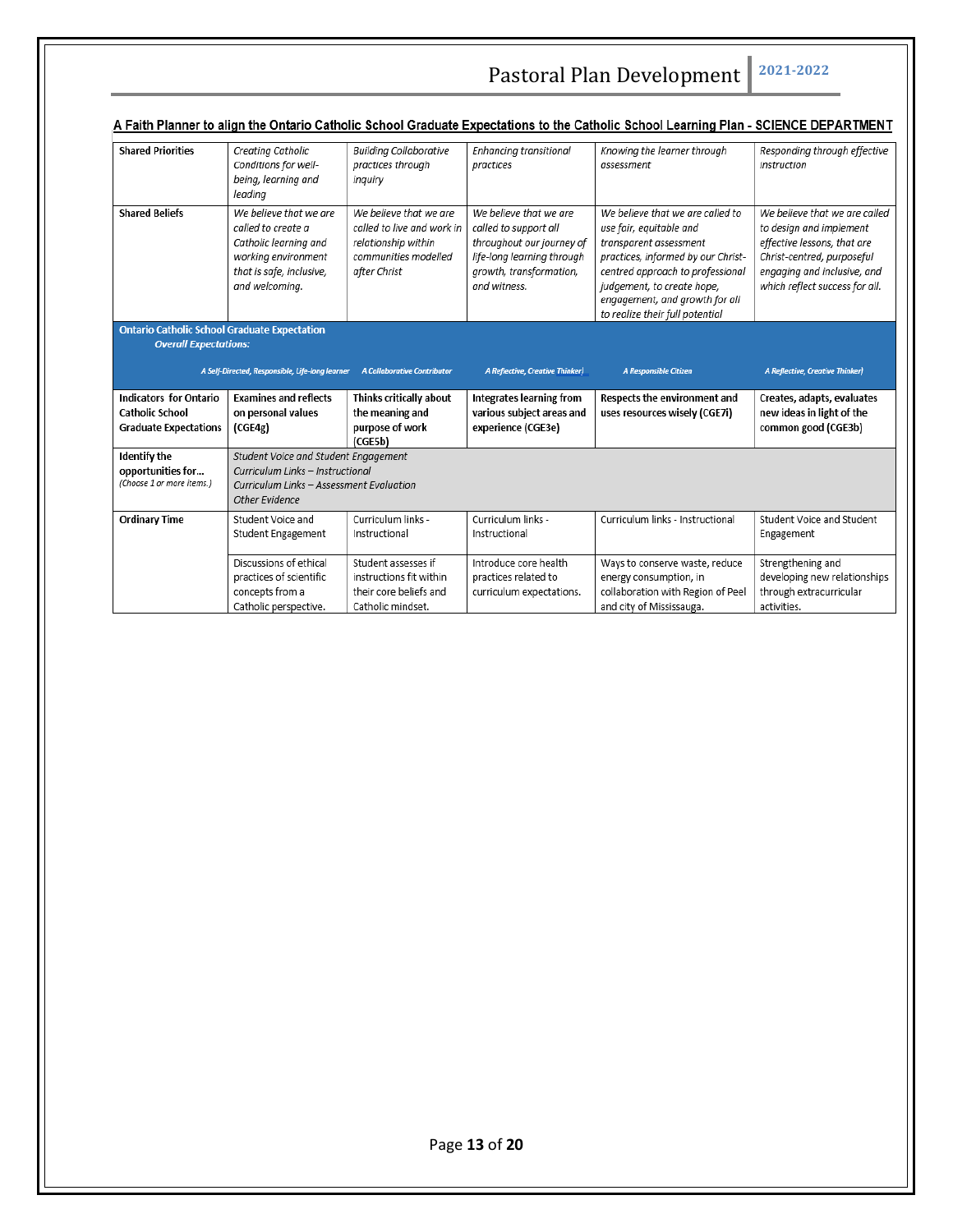| Advent/Christmas     | Curriculum links -<br>assessment and<br>evaluation                                                               | Student Voice and<br><b>Student Engagement</b>                                                                                                    | Curriculum links -<br>Instructional                                                                                                                                                               | Curriculum links - Instructional                                                                                                                                                                                                   | Student Voice and Student<br>Engagement                                                                                                |
|----------------------|------------------------------------------------------------------------------------------------------------------|---------------------------------------------------------------------------------------------------------------------------------------------------|---------------------------------------------------------------------------------------------------------------------------------------------------------------------------------------------------|------------------------------------------------------------------------------------------------------------------------------------------------------------------------------------------------------------------------------------|----------------------------------------------------------------------------------------------------------------------------------------|
|                      | Reflect on their<br>strengths and look<br>towards improving their<br>areas of need in their<br>learning journey. | Decreasing the<br>emphasis on<br>materialistic items and<br>focusing on giving back<br>to less fortunate<br>through Christmas drive<br>(Act Now). | Discuss and evaluate the<br>sustainability of forestry<br>and the energy required<br>to create plastic Christmas<br>trees.                                                                        | Monitoring energy conservation<br>and waste reduction as a whole<br>school approach to Eco School<br>certification.<br>Reducing our ecological footprint<br>activities                                                             | Experience life from a<br>different perspective by<br>participating in food drives.                                                    |
| <b>Ordinary Time</b> | Curriculum links -<br>assessment and<br>evaluation                                                               | Curriculum links -<br>assessment and<br>evaluation                                                                                                | Curriculum links -<br>Instructional                                                                                                                                                               | Student Voice and Student<br>Engagement                                                                                                                                                                                            | Curriculum links -<br>Instructional                                                                                                    |
|                      | Preparing students for<br>final evaluations.<br>Welcoming new<br>students into Catholic<br>learning environment. | Thinking critically about<br>alternate energy<br>sources by building solar<br>ovens and researching<br>renewable energy<br>sources.               | Supporting the OSSLT<br>preparation by preparing<br>students to analyze<br>informational and<br>graphical text.                                                                                   | Supporting Act Now through<br>planting of tulips in memory of<br>loved ones that have passed.                                                                                                                                      | Supporting students in<br>preparation for CPTs.                                                                                        |
| Lent                 | Student Voice and<br>Student Engagement<br>Supporting students'<br>intentions for the<br>Lenten season.          | Curriculum links -<br>Instructional<br>Discussion of<br>controversial issues such<br>as stem cell research<br>and cloning.                        | Curriculum links -<br>Instructional<br>Reflecting on past<br>meaningful experiences<br>outside of the classroom<br>such as trips to silver<br>creek, outdoor education<br>and religious retreats. | Curriculum links - Instructional<br>Grade 9 electricity unit promotes<br>sustainable energy sources.<br>Grade 11 Physics challenges the<br>student to investigate how<br>energy production affects society<br>and the environment. | Student Voice and Student<br>Engagement<br>Participation in liturgical<br>mass in celebration and<br>preparation for Lenten<br>season. |

| Easter               | Curriculum links -       | Student Voice and         | <b>Student Voice and Student</b> | Curriculum links - Instructional | <b>Student Voice and Student</b> |
|----------------------|--------------------------|---------------------------|----------------------------------|----------------------------------|----------------------------------|
|                      | assessment and           | <b>Student Engagement</b> | Engagement                       |                                  | Engagement                       |
|                      | evaluation               |                           |                                  |                                  |                                  |
|                      | Reflect on their         | Discussion of             | Support students'                | Promotion of Earth Day with      | Collecting non-perishable        |
|                      | strengths and look       | sustainability and re-    | involvement in                   | school-community cleanup of      | food items to fill the pantry    |
|                      | towards improving their  | birth in the              | extracurricular physical         | Cawthra bush.                    | at St. Domenic's in support of   |
|                      | areas of need in their   | Environment.              | activities in the school         |                                  | those in need.                   |
|                      | learning journey while   | Supporting tree planting  | community.                       |                                  |                                  |
|                      | making time for Easter   | with the credit valley    |                                  |                                  |                                  |
|                      | celebration with family. | conservation              |                                  |                                  |                                  |
| <b>Ordinary Time</b> | Curriculum links -       | Student Voice and         | Curriculum links -               | <b>Student Voice and Student</b> | <b>Student Voice and Student</b> |
|                      | Instructional            | <b>Student Engagement</b> | Instructional                    | Engagement                       | Engagement                       |
|                      |                          |                           |                                  |                                  |                                  |
|                      | Preparing students for   | Supporting                | Supporting grade 9               | Maintaining the peace garden     | Volunteering to support          |
|                      | the closing of their     | environmental             | students as they prepare         | and Cawthra Bush.                | future sport buyouts, athletic   |
|                      | journey through the      | stewardship initiatives   | for the EQAO examination         |                                  | banquet preparation, and         |
|                      | course with culminating  | by encouraging students   | through logical learning         |                                  | commencement.                    |
|                      | tasks.                   | to participate in         | and problem solving to           |                                  |                                  |
|                      |                          | environmental             | help develop a holistic          |                                  |                                  |
|                      |                          | initiatives.              | thinker.                         |                                  |                                  |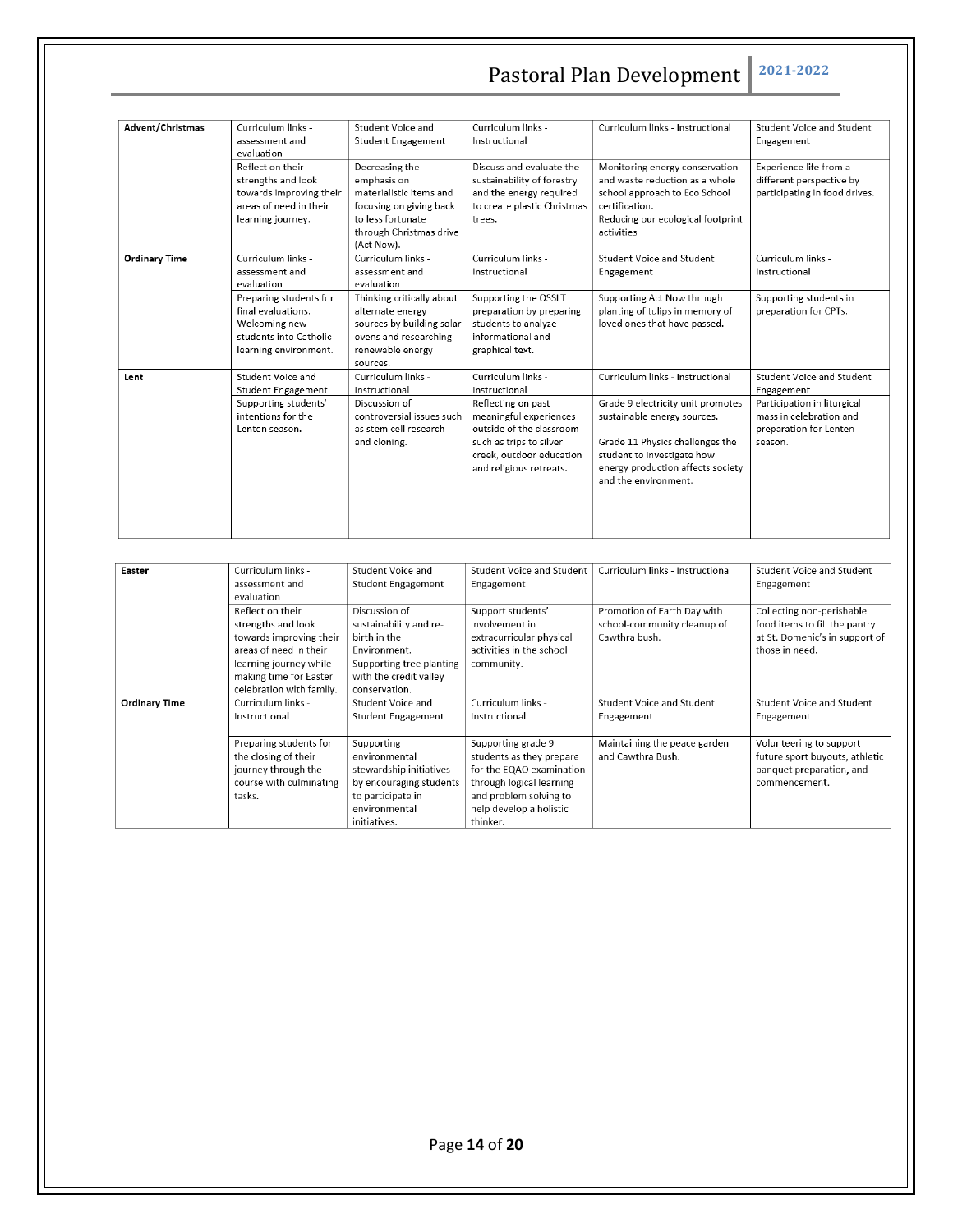#### *Religious Education Department*

The nature of the Religious Education Curriculum is such that we automatically and continuously implement the Catholic Graduate Expectations on a daily basis through our lessons, learning goals, success criteria, instruction, diagnostics, formal assessments, descriptive feedback and were applicable, Culminating activities and final assessments.

The religion department has always actively promoted, participated and assisted in the administration of the retreat program. Through visits to Dr. Simone's warehouse, we have implemented the CGE of a **Responsible Citizen**

Through the Grade 11 World Religion retreat, we have implemented the CGE of a **self directed, lifelong and holistic thinker.** 

The grade 9 program features interdisciplinary activities as staff in the arts and tech department use their unique skills to develop Religious based culminating activities including programming, art (manuscript creation), and Biblical based wood carvings. This activity covers the CGE of **Lifelong and Holistic Thinker**.

Through the Grade 12 retreat (feeding the homeless) and Grade 10 Retreat (Soup Kitchen) we have demonstrated the CGE of a **Collaborative Contributor**.

Through our weekly Chapel liturgies and beginning of class with prayer, students have the opportunity to lead, participate, organize and administer liturgies. This activity demonstrates the CGE of **Discerning Believer Formed in the Catholic Faith Community and being an Effective Communicator**.

Grade 10 CPTs that have revolved around the creation of theme-based liturgies and Church Missals, the students demonstrate the CGE of being a **Reflective, Creative and Holistic thinker.** 

The Grade 11 Pre IB World Religion has numerous opportunities to fulfill the learning strand of Inquiry through the independent research of major religious pilgrimage festival and to plan an itinerary to participate in such a festival. This activity covers the CGE of **A Self-Directed, Responsible, Lifelong Learner**

The Grade 12 Religion program requires independent study of current religious and/or secular moral issue which requires students to research using Catechism and Encyclicals as a core component of completion and is to include Conscience formation Sacramentality, Vocation, and Discipleship. This activity alone covers all **CGE Expectations.**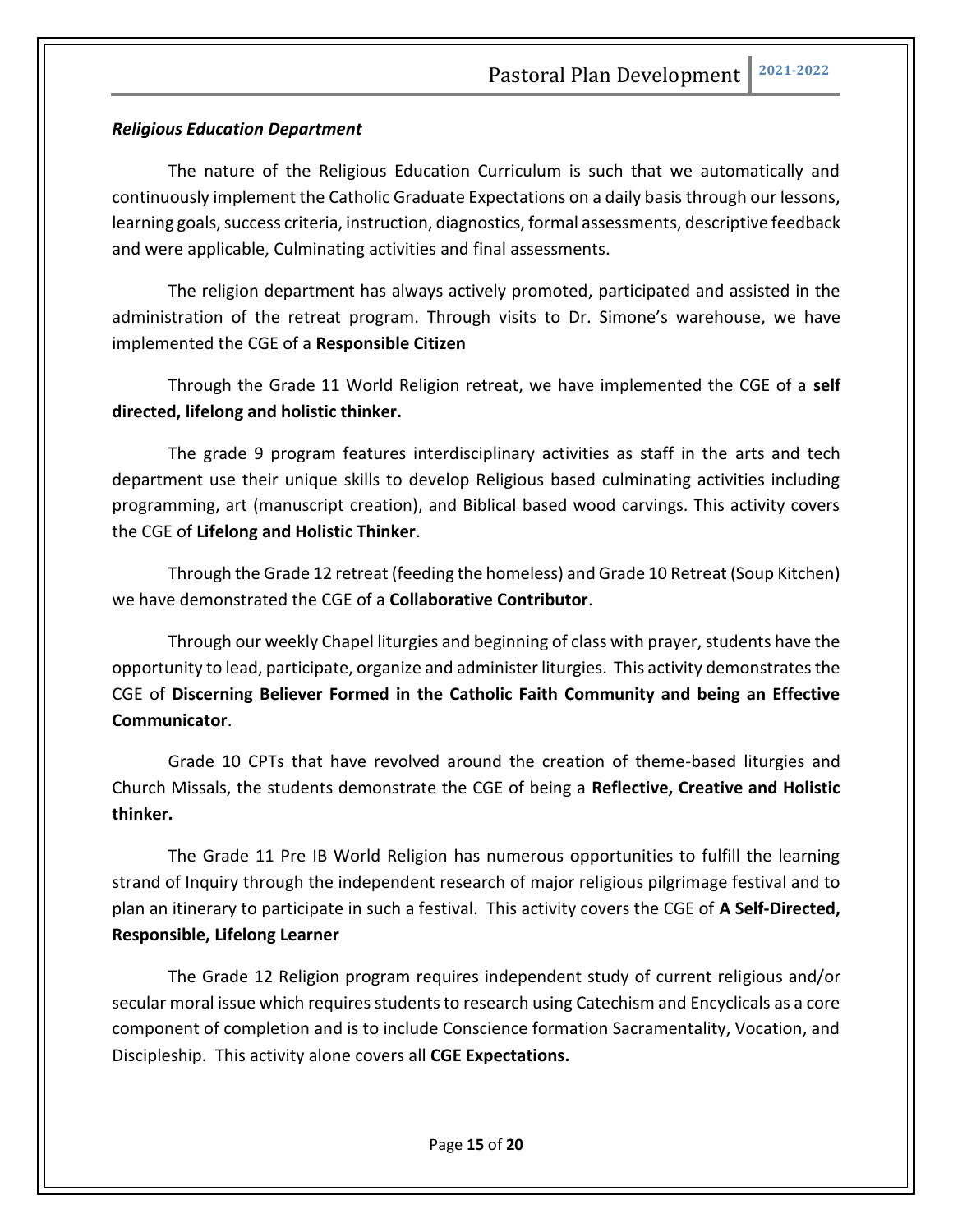The religion department also actively participates and assists with morning video reflections and has always been a pillar of support to the Chaplaincy initiatives that are undertaken (i.e. Leadership, Life Team, Christmas Food Drives, Visits from Father Terry)

#### *Social Science Department*

The Social Science Department, through the Challenge and Change in Society HSB 4U course , continually models the Catholic Social Teaching of Dignity of the Human Being and Preferential Option for the Poor as core content throughout the duration of the semester This activity reinforces the CGE of **Lifelong and Holistic Thinker.**

The Social Science department through, the Parenting course promotes the Catholic value of the Sanctity of Life through the use of the taking care of an automated child CPT. This CPT reinforces the CGE **of Responsible citizen, Discerning Believer formed in the Catholic Faith Community and Responsible Citizen.**

As with all courses, the Social Science Department actively promotes Daily Prayer which reinforces the CGE of **Discerning Believer formed in the Catholic Faith Community**.

The Grade 12 Philosophy Courses has, as core content, debates and lessons regarding Catholic Philosophers such as St. Thomas Aquinas regarding the Summa Theologica and the 5 Proofs of God's Existence, the 4 Causes, and Virtue ethics. This philosopher and the studies and assessments regarding it cover the CGE of **Discerning Believer formed in the Catholic Faith Community.** 

# **School Environment Reflective of Our Faith**

*These religious icons, symbols and visible expressions of our Catholic identity are present in the school environment:*

- Prayer Centres in every classroom
- Chapel Space (with Tabernacle)
- Religious Statues in Chapel
- Crucifixes in all rooms
- Chaplaincy tv in hallway
- Marian garden (outside)
- Patron Saints on course outlines for departments and/or subject area
- Reflection (daily)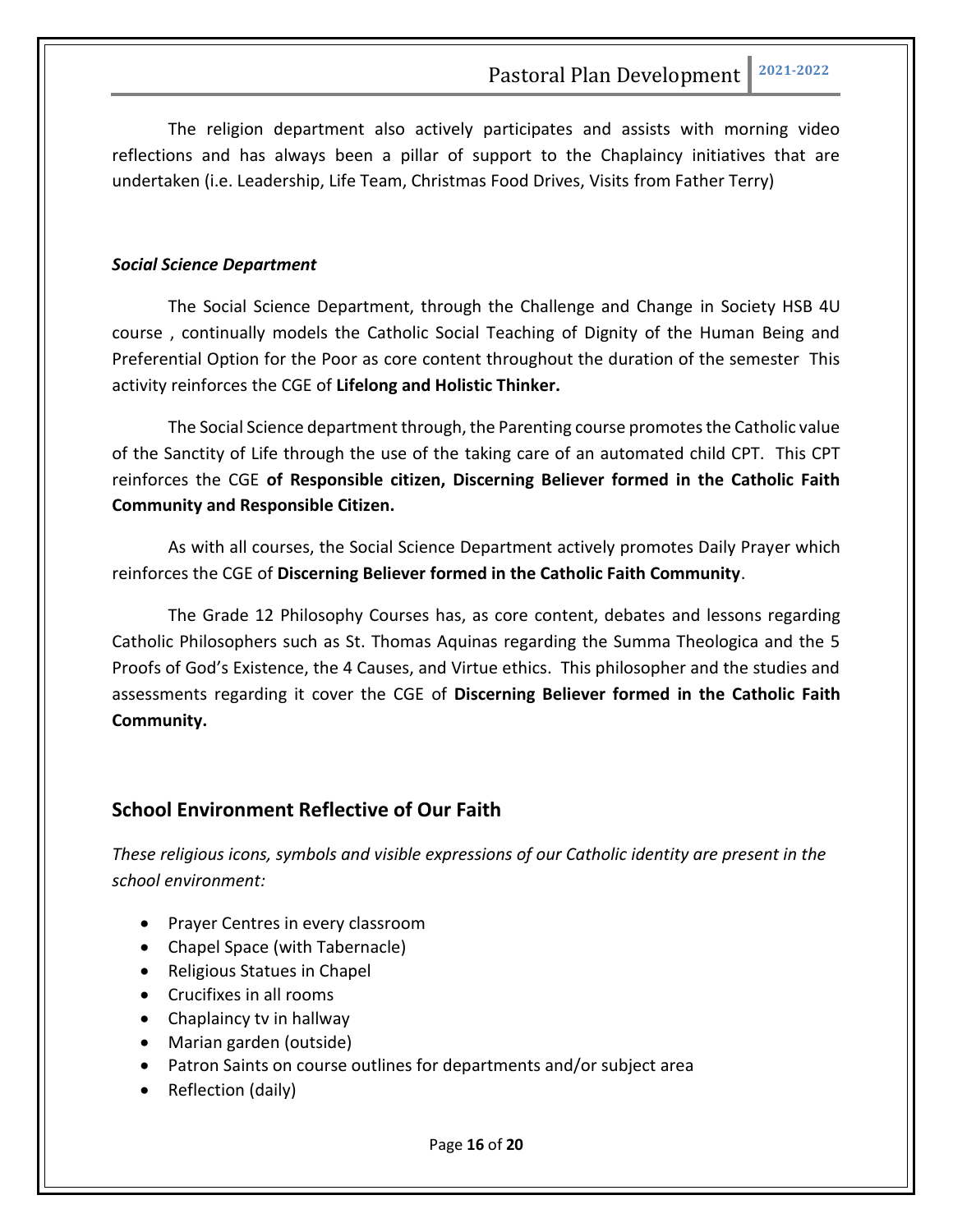# **Collaborative School Culture**

*These activities are organized by the School Catholic Community Culture and Caring Action Team:*

- Life Teen Program (student-led)
- Alpha Program (student-led)
- Catholic Education Week
- CYW Workshops
- Safe Schools Meetings
- Mental Health Awareness & Wellness
- Catholic Leadership Student Club
- Compassionate Care Ministry (throughout the school year)
- Black History Month/Prayers, Reflections, Displays
- Food Drives
- Anti-Bullying Awareness/Day of Pink
- ShareLife fundraiser
- Eco-schools: awareness week

# **Parish Connections**

*Planned and existing initiatives that maintain and enhance positive relationships with the local parish communities:*

- Open invitation for Fr. Terry to come to visit school
- School Masses virtual
- Class Masses virtual
- Support of Outreach initiatives- (Thanksgiving food drive and Christmas Baskets)
- Advocate for ShareLife Initiatives
- Life Teen and Alpha as a student-led initiative focuses on empowering and training senior students to be leading as joyful disciples.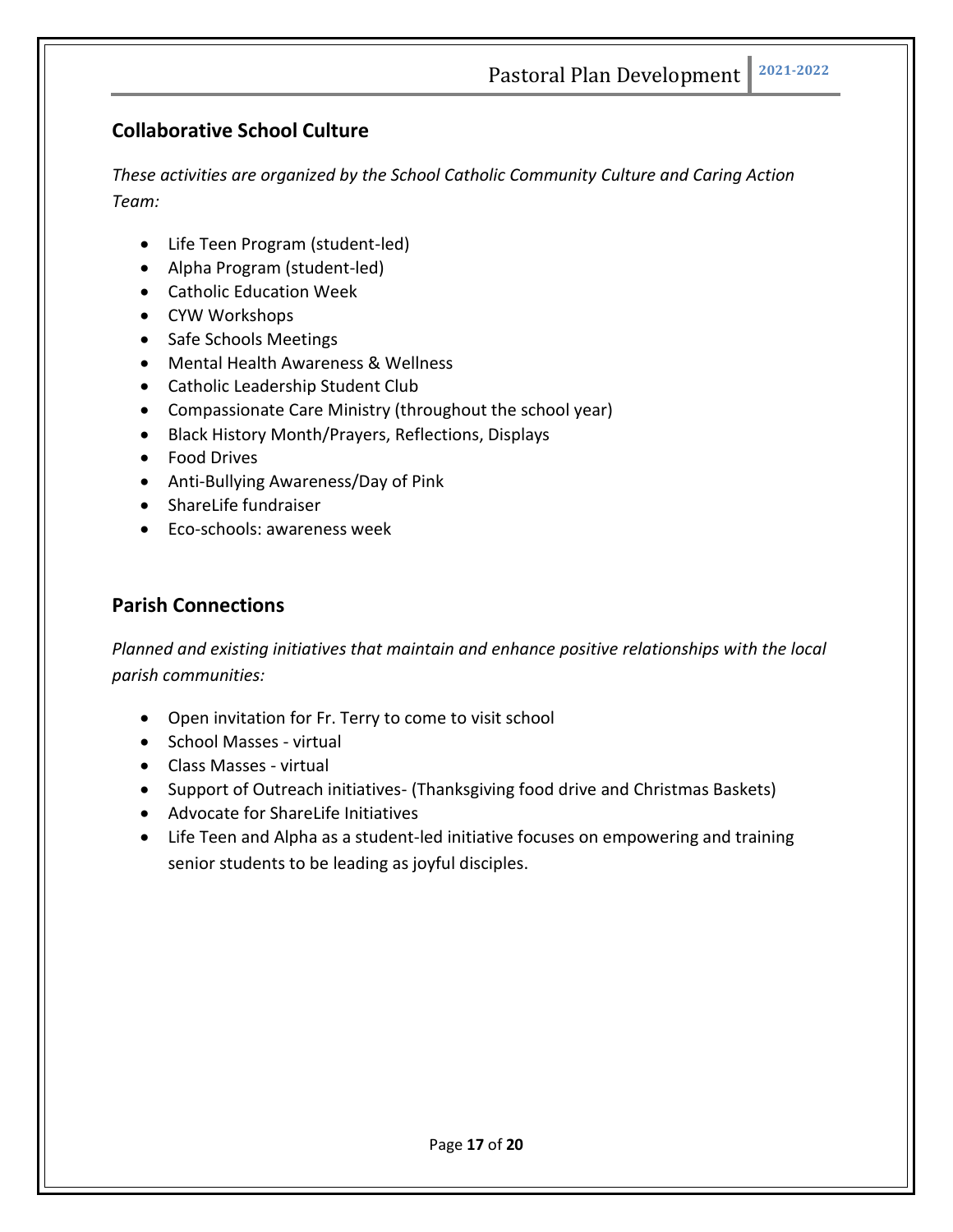# **Staff Faith Development**

*Spiritual accompaniment and faith formation for our staff:*

- Begin all meetings with a prayer or liturgy.
- Advent Retreat for staff offered virtually.
- Lenten Retreat for staff offered virtually.
- Weekly staff prayer in Chapel before school.
- Virtual Faith Conferences
- Teacher Leading prayer and reflections (morning prayer)
- Sharing of Spiritual Reading Resources
- Reading resources: Fratelli, Tutti, Christus Vivit, Encyclicals, etc.

### **Transitions**

*Students supported in the area of transitioning from Grade 8 to Grade 9, from Grade 12 to Post-Secondary as well as from one grade to another:*

Students transitioning from grade 8 to grade 9 will be invited to participate in an online introduction to St. Paul. Included in this orientation will be the Principal, Vice-Principal, the Child & Youth Worker, Social Worker, Head of the ARD Department and the Chaplaincy Leader. This orientation will have a direct focus on fostering a spirit of welcome and reassurance, including dispelling myths about high school, identifying sources of support and clarifying their roles, and creating an inclusive environment where all students are greeted and recognized as wonderful and gifted creations of God

Students transitioning from grade 12 to post-secondary will be made aware of support systems beyond high school that will help them to pursue their God-given vocation, including identifying support at post-secondary institutions that nurture innate gifts and talents, assist students with various challenges (either academic or social) and continue to foster spiritual growth and development (i.e. Chaplaincy offices at Universities and Colleges).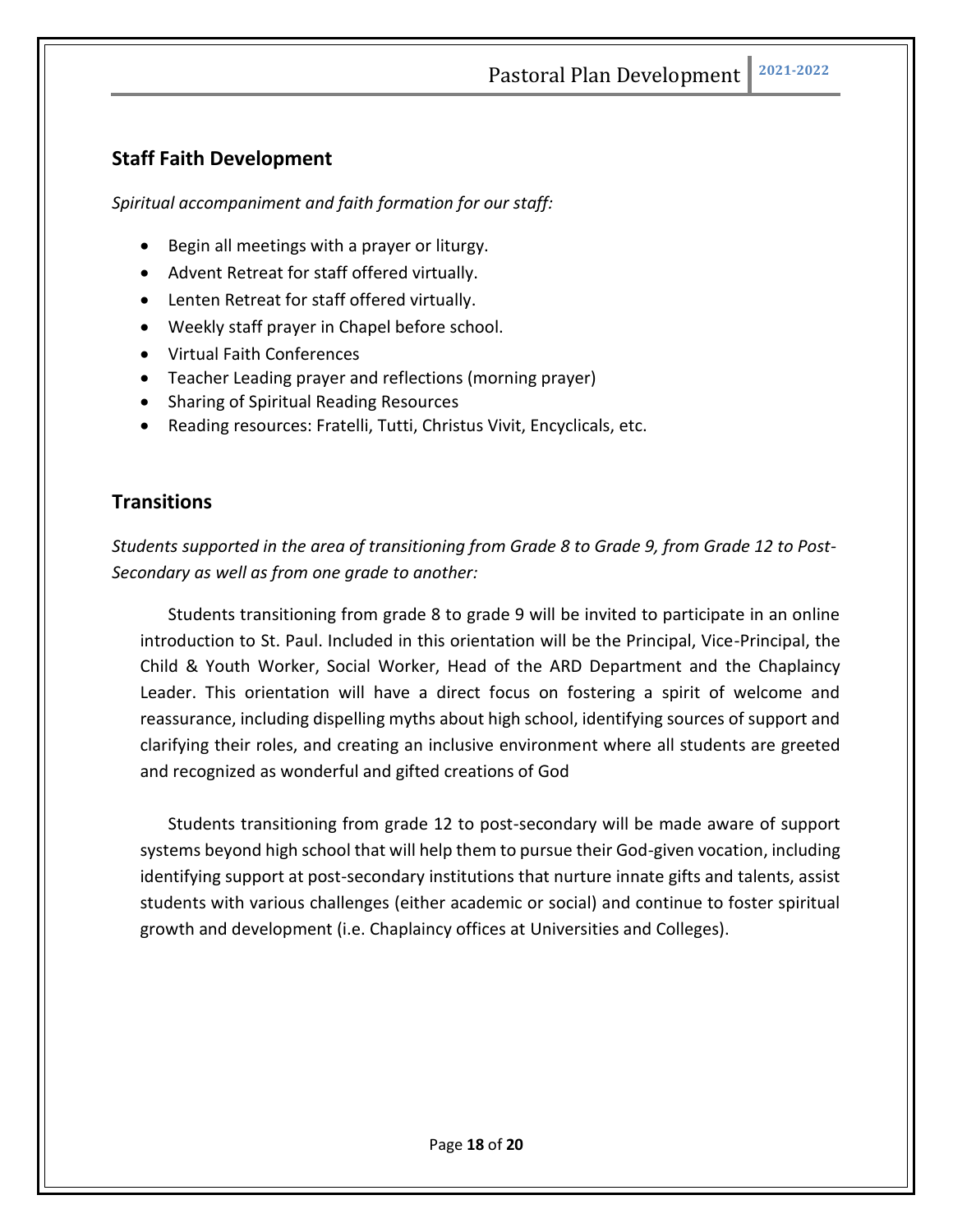# **Vocations**

*Vocations to religious life and pastoral ministries promoted through:*

- Morning Reflections and Prayers
- Discussions in Religion Classrooms
- Witness talks/vocation talks from Religious online
- Ordinandi Youth Event with 10 students attending online
- Fr. Terry visitations to school

# **Resource List for Parents/Guardians**

- **Religious Education Curriculum -** Ontario Religious Education Curriculum
- **Encyclical Letter "Fratelli Tutti'-** Fratelli Tutti
- **National Centre for Truth and Reconciliation -** National Centre for Truth and Reconciliation
- **Catholic Education Week 2021 –** Catholic Education Week 2021

# **Resource List for Schools**

- **Multi-Year Strategic Plan -** Multi-Year Strategic Plan 2019-2023
- **Encyclical Letter "Fratelli Tutti'"-** Fratelli Tutti
- **Renewing The Promise -** Renewing The Promise
- **National Centre for Truth and Reconciliation -** National Centre for Truth and Reconciliation
- **Catholic Education Week 2021 -** Catholic Education Week 2021